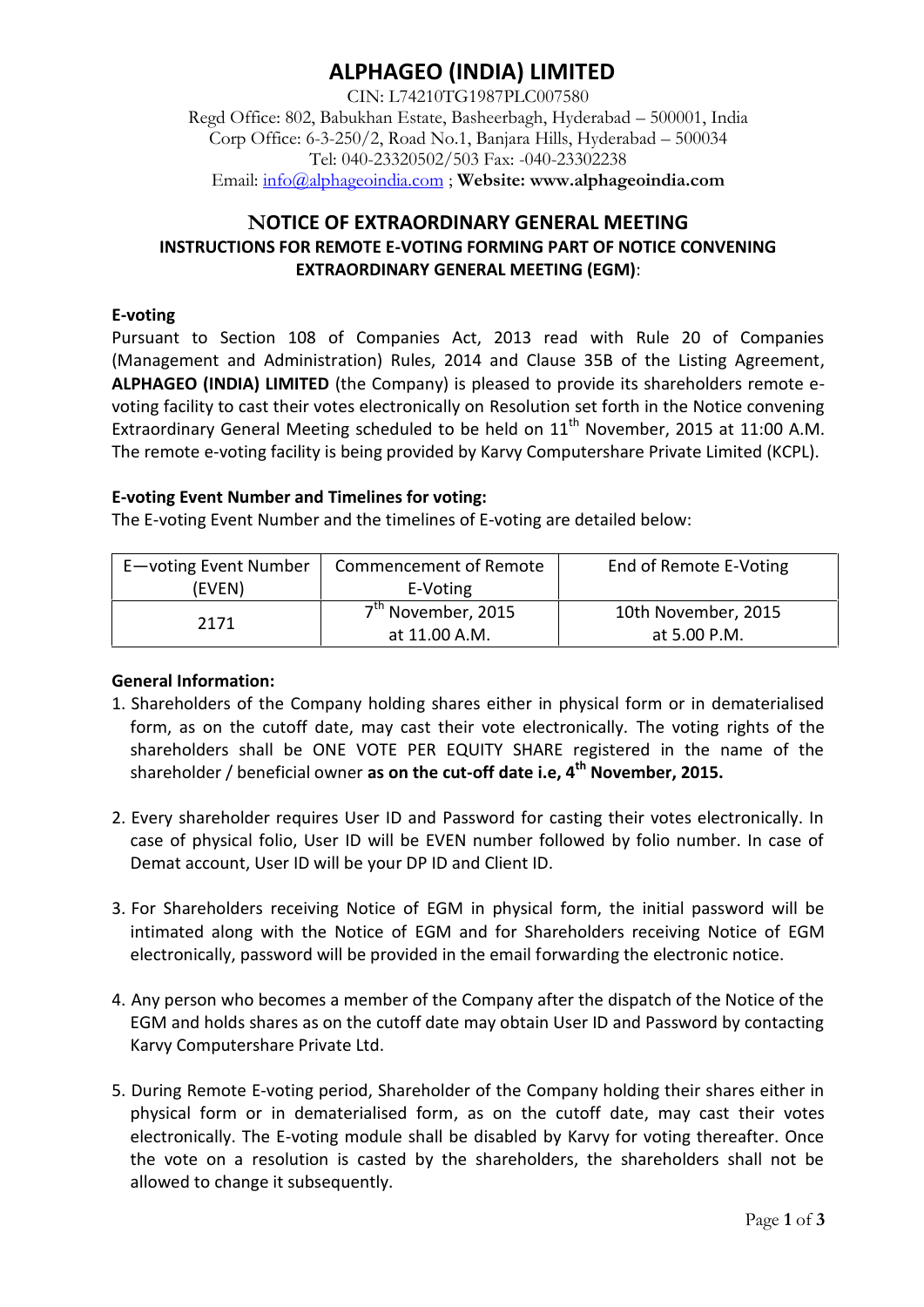# **ALPHAGEO (INDIA) LIMITED**

CIN: L74210TG1987PLC007580 Regd Office: 802, Babukhan Estate, Basheerbagh, Hyderabad – 500001, India Corp Office: 6-3-250/2, Road No.1, Banjara Hills, Hyderabad – 500034 Tel: 040-23320502/503 Fax: -040-23302238 Email: info@alphageoindia.com ; **Website: www.alphageoindia.com**

- 6. Shareholders who have not casted their votes electronically, may only cast their vote at the Extraordinary General Meeting.
- 7. M/s. D. Hanumanta Raju & Co., Practising Company Secretaries, Hyderabad will act as Scrutinizer for scrutinizing the E-voting process in a fair manner.
- 8. The scrutinizer shall, immediately after the conclusion of voting at the EGM, first counts the votes cast at the meeting, thereafter unlock the votes cast through remote e-voting in the presence of at least two witnesses, not in employment of the company and make a Consolidated Scrutinizer's Report of the votes cast in favour or against, if any of each of the resolutions set forth in the Notice of the Extraordinary General Meeting, not later than 48 hours of conclusion of the meeting, to the Chairman of the Meeting or a person authorised by him in writing who shall countersign the same.
- 9. Resolution shall be deemed to the passed on the date of EGM subject to receipt of requisite number of votes in favour of Resolution.
- 10. The results of voting along with the scrutinizers' report shall be placed on the website of the Company www.alphageoindia.com and on Karvy's website https://evoting.karvy.com and shall be intimated to the stock exchanges immediately after declaration of results by the Chairman or by a person authorised by him.

### **Instructions and Steps for E-Voting:**

Shareholders are requested to read the instructions/steps detailed below before exercising/casting their vote:

- i. Launch internet browser by typing the URL: https://evoting.karvy.com.
- ii. Enter the login credentials (i.e. User ID and password). However, if you are already registered with Karvy for e-voting, you can use your existing User ID and password for casting your vote.
- iii. After entering these details appropriately, click on "LOGIN".
- iv. You will now reach password change Menu wherein you are required to mandatorily change your password. The new password shall comprise of minimum 8 characters with at least one upper case (A- Z), one lower case (a-z), one numeric value (0-9) and a special character (@,#,\$, etc.,). The system will prompt you to change your password and update your contact details like mobile number, email ID etc. on first login. You may also enter a secret question and answer of your choice to retrieve your password in case you forget it. It is strongly recommended that you do not share your password with any other person and that you take utmost care to keep your password confidential.
- v. You need to login again with the new credentials.
- vi. On successful login, the system will prompt you to select the E- Voting "EVEN" i.e., Alphageo (India) Limited.